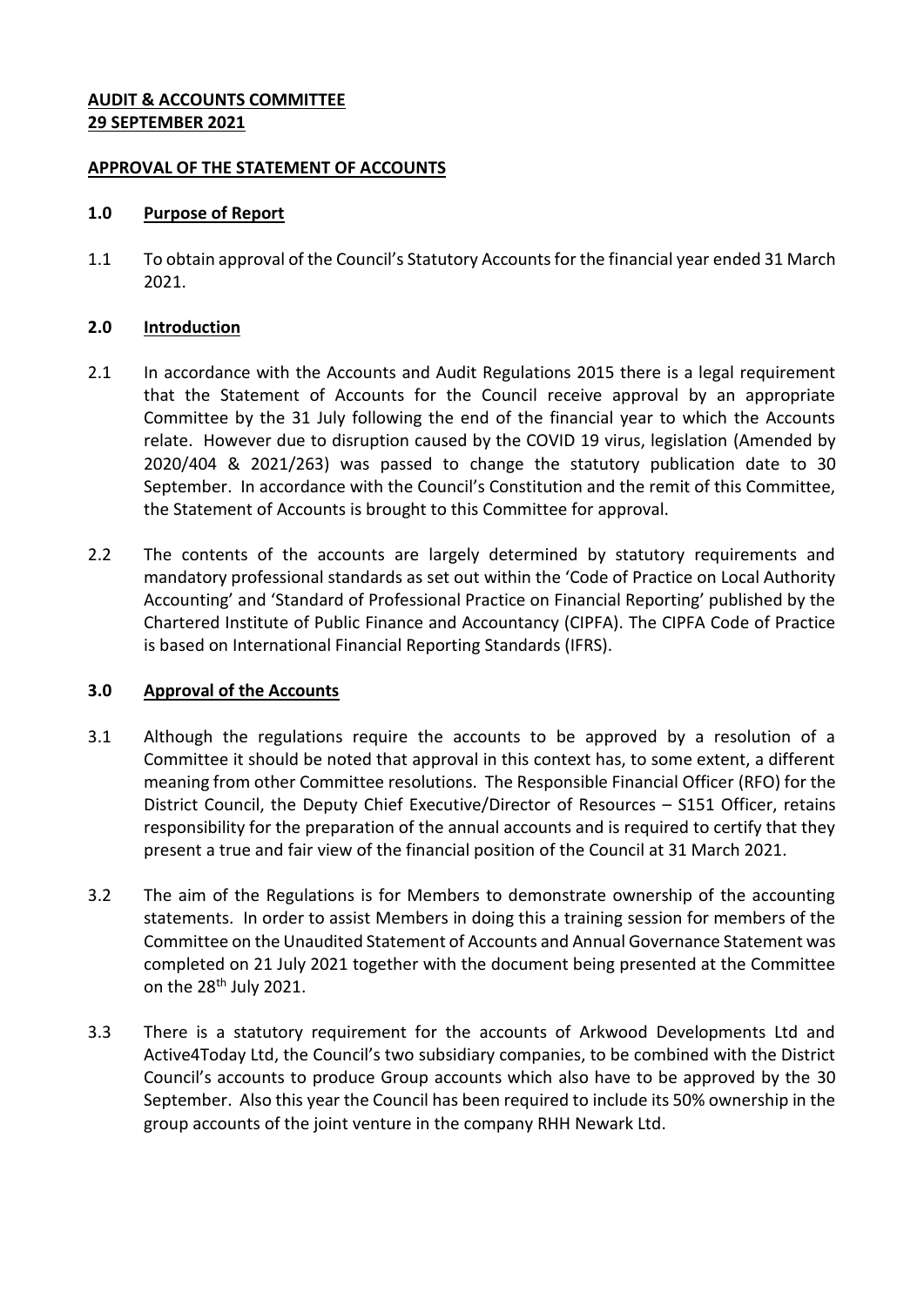# **4.0 Audit of the Accounts**

- 4.1 The Council's external auditors, Mazars, commenced the audit of the accounts in June 2021. As the Council relies on other external factors to influence balances and transactions within the Accounts, the statements presented are the draft set of accounts, which have substantially been audited. As Members will see during the Audit Completion Report (earlier on this agenda) there are areas of the audit that the external auditors has not yet finalised the audit work on, however they are substantially complete. Hence the statements presented in this report can only be draft.
- 4.2 One area still to be completed that is out of the Councils control is the testing of the Pensions valuations that are held on our behalf with the Nottinghamshire Pension Fund. As the Council's external auditors are unable to gain satisfactory assurance over the net pension liability figure within our accounts themselves, assurance work from the External Auditors of the Pension Fund is required, which is still outstanding. As the net pension liability figure within the Councils accounts is £95.246m, this represents a significant amount on the Council's Balance Sheet which therefore requires the assurance from the external suppliers of the figure.
- 4.3 There is a requirement that the external auditor, Mazars, provides details of all of the errors in the financial statements that need amendment within the Report. Their full Audit Completion Report can be found under agenda item 'External Auditors Audit Completion Report' and Appendix A, section 6 of the appendix fully details the summary of misstatements.
- 4.4 In the event that the accounts are required to be amended, due to a change required by the auditors, after the approval given within this report, this report recommends that delegation be given to the S151 Officer and Chairman of this committee to be able to approve the amendment.

#### **5.0 Changes made to the Statements**

- 5.1 The audit identified only two significant misstatement:
	- One relates to the duplicate inputting of an HRA accrual for debtors and creditors. This meant that the Debtors and Creditors balances within the Balance Sheet were overstated. This change did not affect the outturn position.
	- The second amendment relates to the valuation of an asset for which a demolition notice had been served. The value of the asset was based upon the land only, rather than the land and buildings, albeit as at the  $31<sup>st</sup>$  March 2021, the building had not had the demolition notice served. The adjustment was charged to the Revaluation Reserve and did not affect the outturn position.
- 5.2 All relevant statements and notes have been adjusted for the two above misstatements.